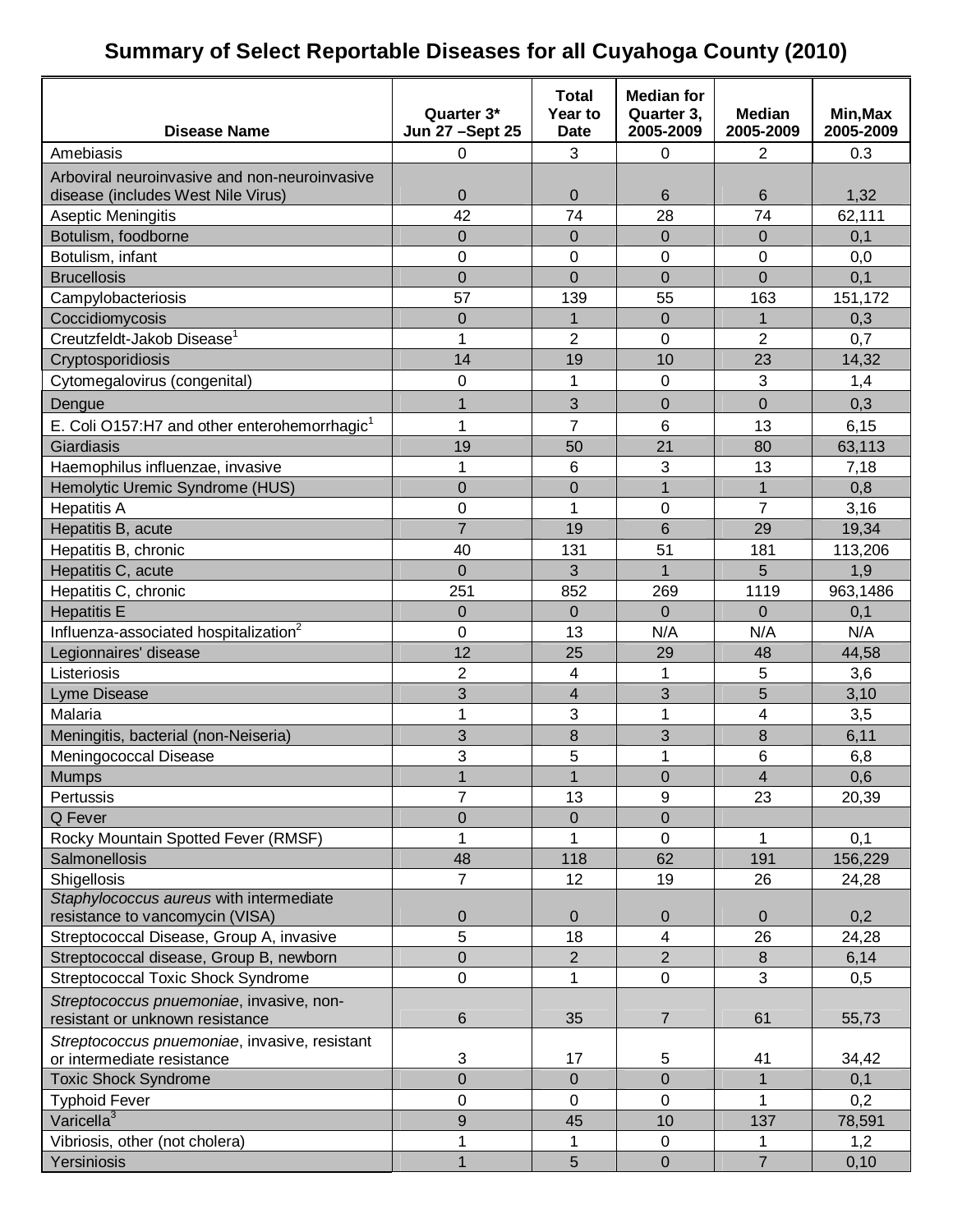# **Summary of Select Reportable Diseases for CCBH (2010)**

| <b>Disease Name</b>                                      | Quarter 3*<br><b>Jun 27 - Sept 25</b> | <b>Total</b><br>Year to<br><b>Date</b> | <b>Median for</b><br>Quarter 3,<br>2005-2009 | <b>Median</b><br>2005-2009 | Min, Max<br>2005-2009 |
|----------------------------------------------------------|---------------------------------------|----------------------------------------|----------------------------------------------|----------------------------|-----------------------|
| Amebiasis                                                | 0                                     | 1                                      | $\mathbf 0$                                  | 0                          | 0,2                   |
| Arboviral neuroinvasive and non-neuroinvasive            |                                       |                                        |                                              |                            |                       |
| disease (includes West Nile Virus)                       | $\pmb{0}$                             | $\boldsymbol{0}$                       | $\overline{2}$                               | $\overline{2}$             | 1,7                   |
| Aseptic Meningitis                                       | 22                                    | 41                                     | 14                                           | 36                         | 27,42                 |
| Botulism, foodborne                                      | $\overline{0}$                        | 0                                      | $\overline{0}$                               | $\Omega$                   | 0,1                   |
| Botulism, infant                                         | $\mathbf 0$                           | 0                                      | 0                                            | 0                          | 0,0                   |
| <b>Brucellosis</b>                                       | $\overline{0}$                        | 0                                      | $\mathbf 0$                                  | $\overline{0}$             | 0,0                   |
| Campylobacteriosis                                       | 37                                    | 88                                     | 36                                           | 117                        | 102,130               |
| Coccidiomycosis                                          | $\overline{0}$                        | $\overline{0}$                         | $\mathbf 0$                                  | $\mathbf 0$                | 0,3                   |
| Creutzfeldt-Jakob Disease <sup>1</sup>                   | 1                                     | $\overline{2}$                         | 0                                            | $\overline{2}$             | 0,7                   |
| Cryptosporidiosis                                        | 11                                    | 14                                     | 9                                            | 18                         | 9,20                  |
| Cytomegalovirus (congenital)                             | $\mathbf 0$                           | 0                                      | 0                                            | 1                          | 0,2                   |
| Dengue                                                   | 1                                     | 3                                      | 0                                            | $\mathbf 0$                | 0,2                   |
| E. Coli O157:H7 and other enterohemorrhagic <sup>1</sup> | 1                                     | 6                                      | 6                                            | 10                         | 5,12                  |
| Giardiasis                                               | $\overline{7}$                        | 19                                     | 15                                           | 59                         | 47,71                 |
| Haemophilus influenzae, invasive                         | 1                                     | 4                                      | $\overline{2}$                               | 9                          | 5,13                  |
| Hemolytic Uremic Syndrome (HUS)                          | $\overline{0}$                        | 0                                      | $\overline{1}$                               | 1                          | 0,7                   |
| <b>Hepatitis A</b>                                       | $\mathbf 0$                           | 1                                      | 0                                            | 5                          | 3,14                  |
| Hepatitis B, acute                                       | $\overline{2}$                        | 8                                      | $\overline{2}$                               | 10                         | 3,17                  |
| Hepatitis B, chronic                                     | 18                                    | 59                                     | 27                                           | 86                         | 57,111                |
| Hepatitis C, acute                                       | $\overline{0}$                        | $\overline{0}$                         | $\Omega$                                     | $\Omega$                   | 0,5                   |
| Hepatitis C, chronic                                     | 96                                    | 329                                    | 120                                          | 443                        | 398,550               |
| <b>Hepatitis E</b>                                       | $\overline{0}$                        | 0                                      | $\overline{0}$                               | $\Omega$                   | 0,1                   |
| Influenza-associated hospitalization <sup>2</sup>        | $\mathbf 0$                           | 8                                      | N/A                                          | N/A                        | N/A                   |
| Legionnaires' disease                                    | 8                                     | 17                                     | 17                                           | 32                         | 28,36                 |
| Listeriosis                                              | $\overline{2}$                        | 3                                      | 1                                            | 3                          | 1,6                   |
| Lyme Disease                                             | $\mathbf{1}$                          | $\overline{2}$                         | 3                                            | $\overline{4}$             | 3,9                   |
| Malaria                                                  | $\mathbf 0$                           | 1                                      | 0                                            | $\overline{2}$             | 1,2                   |
| Meningitis, bacterial (non-Neiseria)                     | 1                                     | $\overline{2}$                         | $\mathbf{1}$                                 | 3                          | 2,5                   |
| Meningococcal Disease                                    | 0                                     | 1                                      | 0                                            | 3                          | 0,4                   |
| <b>Mumps</b>                                             |                                       | 1                                      | 0                                            | 2                          | 0,5                   |
| Pertussis                                                | $\overline{7}$                        | 12                                     | 8                                            | 19                         | 15,33                 |
| Q Fever                                                  | $\overline{0}$                        | $\boldsymbol{0}$                       | $\overline{0}$                               | $\mathbf 0$                | 0,0                   |
| Rocky Mountain Spotted Fever (RMSF)                      | 0                                     | 0                                      | 0                                            | 0                          | 0,1                   |
| Salmonellosis                                            | 27                                    | 74                                     | 41                                           | 127                        | 99,157                |
| Shigellosis                                              | 6                                     | 8                                      | 6                                            | 28                         | 8,114                 |
| Staphylococcus aureus with intermediate                  |                                       |                                        |                                              |                            |                       |
| resistance to vancomycin (VISA)                          | $\mathbf 0$                           | 0                                      | 0                                            | $\mathbf{0}$               | 0,2                   |
| Streptococcal Disease, Group A, invasive                 | 3                                     | 8                                      | 2                                            | 15                         | 13,17                 |
| Streptococcal disease, Group B, newborn                  | $\pmb{0}$                             | 1                                      | $\mathbf{1}$                                 | $\overline{4}$             | 2,6                   |
| <b>Streptococcal Toxic Shock Syndrome</b>                | 0                                     | 1                                      | 0                                            | $\overline{2}$             | 0,3                   |
| Streptococcus pnuemoniae, invasive, non-                 |                                       |                                        |                                              |                            |                       |
| resistant or unknown resistance                          | $\overline{\mathbf{4}}$               | 20                                     | 4                                            | 32                         | 26,45                 |
| Streptococcus pnuemoniae, invasive, resistant            |                                       |                                        |                                              |                            |                       |
| or intermediate resistance                               | 1<br>$\overline{0}$                   | 11<br>$\overline{0}$                   | 3<br>$\overline{0}$                          | 25<br>$\Omega$             | 21,30                 |
| <b>Toxic Shock Syndrome</b>                              | 0                                     | 0                                      | 0                                            | 1                          | 0,1<br>0,2            |
| <b>Typhoid Fever</b>                                     |                                       |                                        |                                              |                            |                       |
| Varicella <sup>3</sup>                                   | 7                                     | 39                                     | 8                                            | 93                         | 60,517                |
| Vibriosis, other (not cholera)                           | 1                                     | 1                                      | 0                                            | 1                          | 0,2                   |
| Yersiniosis                                              | $\mathbf 0$                           | 3                                      | $\mathbf 0$                                  | $\overline{\mathbf{4}}$    | 0,8                   |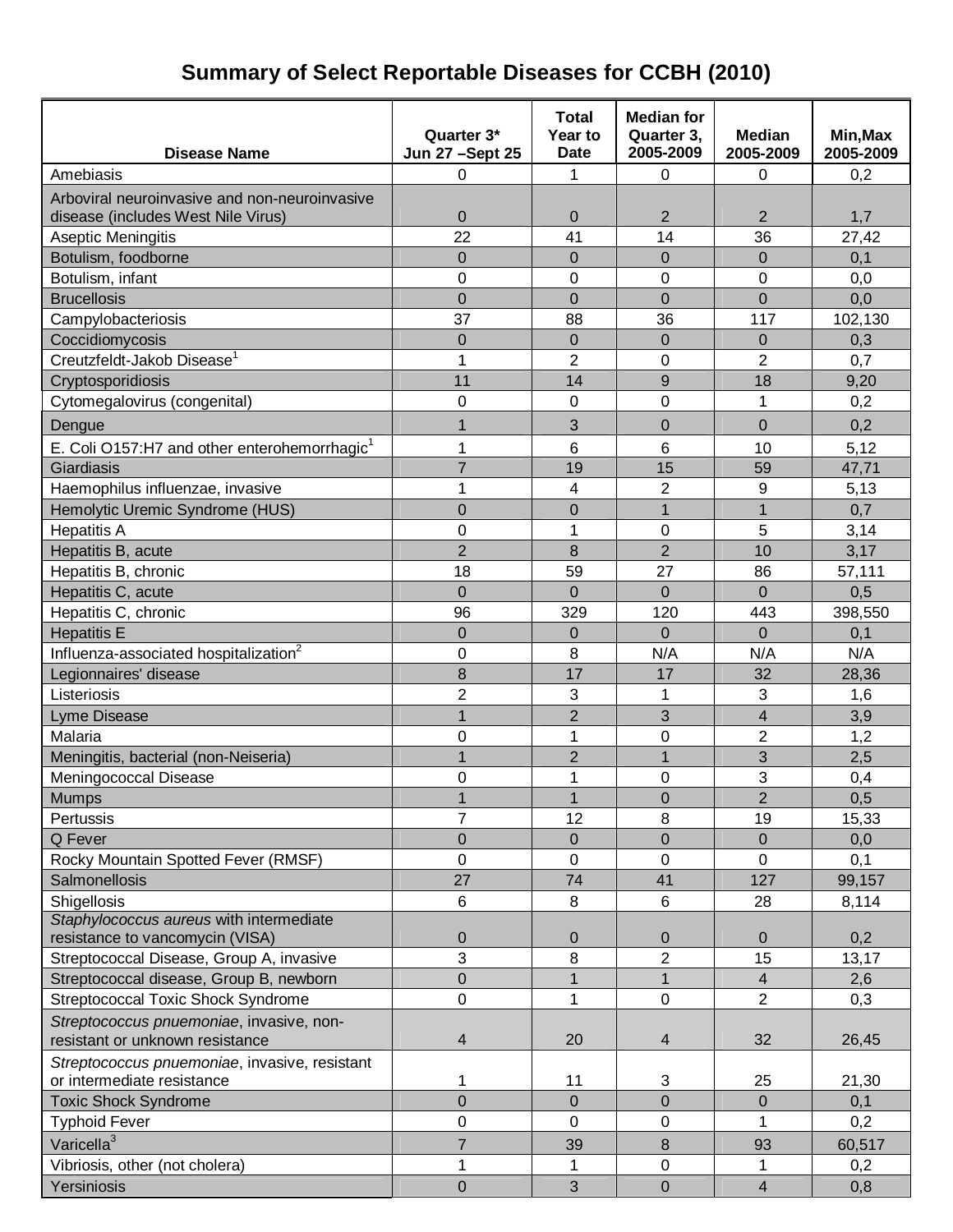#### **Disease Name Quarter 3\* Jun 27 – Sept 25 Total Year to Date Median for Quarter 3, 2005-2009 Median 2005-2009 Min,Max 2005-2009** Amebiasis | 0 | 0 | 0 | 1 | 0,3 Arboviral neuroinvasive and non-neuroinvasive disease (includes West Nile Virus) 0 0 3 3 0,29 Aseptic Meningitis 20 33 14 33 27,69 Botulism, foodborne 0 0 0 0 0,0 Botulism. infant | 0 | 0 | 0 | 0.0 Brucellosis | 0 | 0 | 0 | 0,1 Campylobacteriosis 18 47 16 43 35,45  $\text{Coccidiomycosis}$  0 0 0 0 0 0 0 0 0,1 Creutzfeldt-Jakob Disease<sup>1</sup> 0 0 0 0 0,0 Cryptosporidiosis 2 4 2 4 4,13 Cytomegalovirus (congenital) 0 1 0 2 0,3 Dengue 0 0 0 0 0,1 E. Coli O157:H7 and other enterohemorrhagic<sup>1</sup> 0 1 0 2 1,3 Giardiasis 12 31 7 24 10,35 Haemophilus influenzae, invasive 0 2 1 5 2,5 Hemolytic Uremic Syndrome (HUS)  $\begin{array}{cccc} | & 0 & 0 \\ | & 0 & 0 \\ \end{array}$  0 0 0 0,1 Hepatitis A | 0 | 0 | 0 | 2 | 0,2 Hepatitis B, acute **12 12 12 12 12 12 12 12 12 12 12 13 12 13 12 13 12 13 13 14 16.26** Hepatitis B, chronic 22 22 72 22 89 53,94 Hepatitis C, acute **1.2 1.8** 1 3 1 3 1 3 1 3 1,8 Hepatitis C, chronic **153** 153 158 158 158 1660 1546,925 Hepatitis E | 0 | 0 | 0 | 0,0 Influenza-associated hospitalization<sup>2</sup> 0 | 4 | N\A | N/A | N/A Legionnaires' disease 3 6 12 18 12,22 Listeriosis 0 1 0 1 0,3 Lyme Disease | 1 | 1 | 0 | 1 | 0,2 Malaria 1 2 0 2 1,3 Meningitis, bacterial (non-Neiseria) 1 2 6 2 5 3.8 Meningococcal Disease The Control of the Second Life of the Second Life of the Second Life of the Second Life o Mumps 0 0 0 1 0,2 Pertussis | 0 | 1 | 1 | 5 | 2,9 Q Fever 0 0 0 0 0,0 Rocky Mountain Spotted Fever (RMSF) 1 1 0 0 0,1 Salmonellosis 17 17 136 20 61 52,66 Shigellosis 1 4 | 12 | 76 | 5,162 *Staphylococcus aureus* with intermediate resistance to vancomycin (VISA) 0 0 0 0 0,0 Streptococcal Disease, Group A, invasive 2 9 2 11 10,12 Streptococcal disease, Group B, newborn | 0 | 1 | 1 | 4 | 2,10 Streptococcal Toxic Shock Syndrome 0 0 0 0 0,2 *Streptococcus pnuemoniae*, invasive, nonresistant or unknown resistance  $\vert$  2 15  $\vert$  3 26 24,29 *Streptococcus pnuemoniae*, invasive, resistant or intermediate resistance 2 6 1 13 11,19 Toxic Shock Syndrome **1** 0 0 0 0 0,1 0 0 0,1 0,1 Typhoid Fever | 0 | 0 | 0 0,0 Varicella $3$ 2 5 2 45 11,74 Vibriosis, other (not cholera)  $\begin{array}{cccc} | & 0 & | & 0 & | & 0 & | & 0.0 \end{array}$ Yersiniosis 1 2 0 2 0,6

### **Summary of Select Reportable Diseases for City of Cleveland (2010)**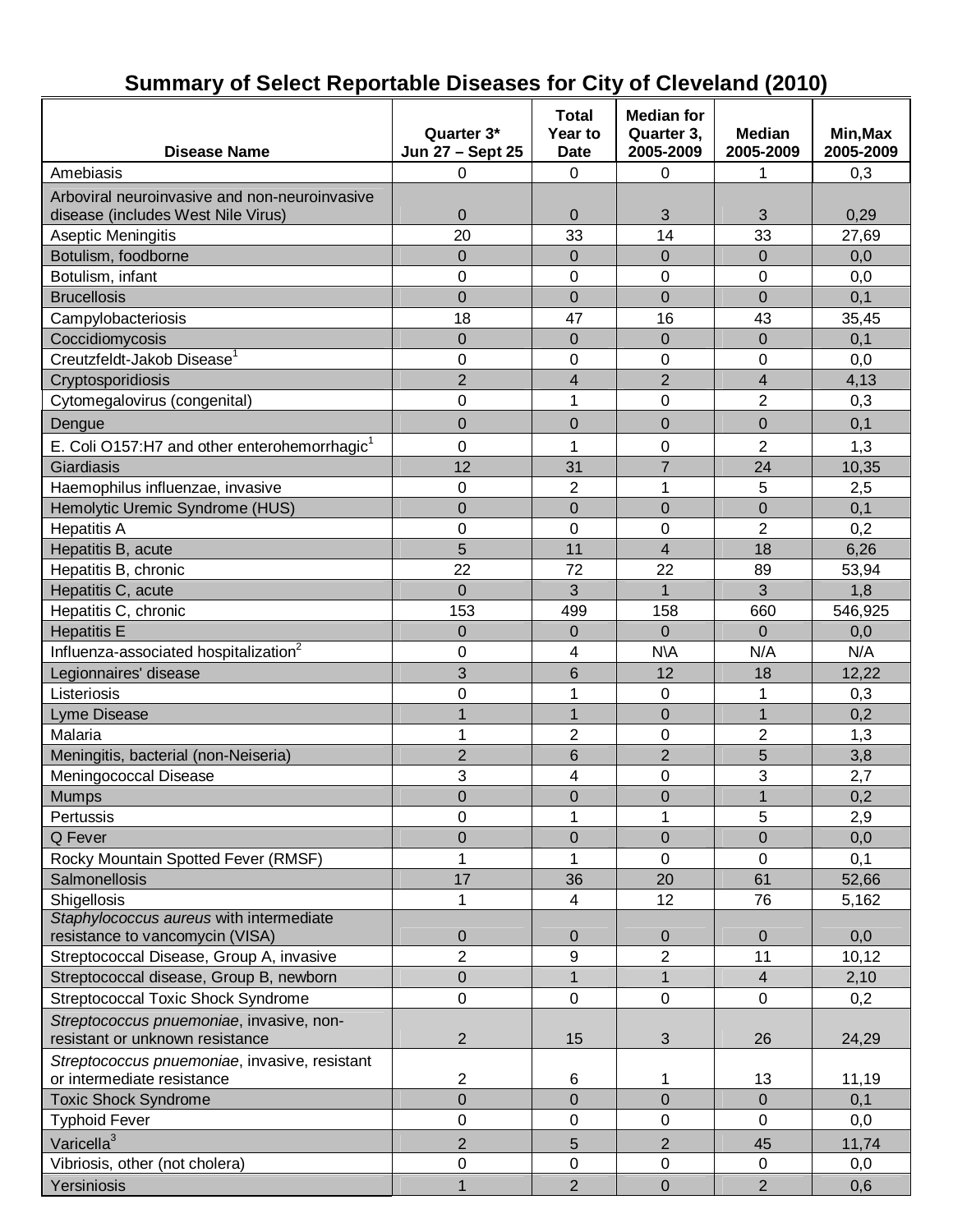# **Summary of Select Reportable Diseases for City of Shaker Heights (2010)**

|                                                                             | Quarter 3*              | <b>Total</b><br>Year to | <b>Median for</b><br>Quarter 3, | <b>Median</b>    | Min, Max  |
|-----------------------------------------------------------------------------|-------------------------|-------------------------|---------------------------------|------------------|-----------|
| <b>Disease Name</b>                                                         | Jun 27 - Sept 25        | <b>Date</b>             | 2005-2009                       | 2005-2009        | 2005-2009 |
| Amebiasis                                                                   | 0                       | 0                       | 0                               | $\mathbf 0$      | 0,0       |
| Arboviral neuroinvasive and non-neuroinvasive                               |                         |                         |                                 |                  |           |
| disease (includes West Nile Virus)                                          | $\mathbf 0$             | $\mathbf 0$             | 0                               | 0                | 0,0       |
| Aseptic Meningitis                                                          | 0                       | 0                       | 0                               | 1                | 0,3       |
| Botulism, foodborne                                                         | $\overline{0}$          | $\overline{0}$          | $\overline{0}$                  | $\overline{0}$   | 0,0       |
| Botulism, infant                                                            | 0                       | 0                       | 0                               | 0                | 0,0       |
| <b>Brucellosis</b>                                                          | 0                       | 0                       | $\mathbf 0$                     | $\overline{0}$   | 0,0       |
| Campylobacteriosis                                                          | $\overline{2}$          | 4                       | 3                               | 6                | 4,8       |
| Coccidiomycosis                                                             | $\overline{0}$          | $\mathbf{1}$            | $\overline{0}$                  | 0                | 0,0       |
| Creutzfeldt-Jakob Disease <sup>1</sup>                                      | 0                       | 0                       | 0                               | 0                | 0,0       |
| Cryptosporidiosis                                                           | $\overline{1}$          | $\mathbf{1}$            | $\mathbf 0$                     | $\mathbf{1}$     | 0,1       |
| Cytomegalovirus (congenital)                                                | $\overline{0}$          | 0                       | 0                               | $\overline{0}$   | 0,0       |
| Dengue                                                                      | $\overline{0}$          | $\overline{0}$          | $\mathbf 0$                     | 0                | 0,0       |
| E. Coli O157:H7 and other enterohemorrhagic <sup>1</sup>                    | 0                       | 0                       | 0                               | 1                | 0,1       |
| Giardiasis                                                                  | $\overline{0}$          | $\overline{0}$          | $\overline{1}$                  | 3                | 0,7       |
| Haemophilus influenzae, invasive                                            | 0                       | 0                       | 0                               | $\mathbf 0$      | 0,1       |
| Hemolytic Uremic Syndrome (HUS)                                             | $\overline{0}$          | $\overline{0}$          | $\overline{0}$                  | $\mathbf 0$      | 0,0       |
| <b>Hepatitis A</b>                                                          | $\overline{0}$          | 0                       | 0                               | 0                | 0,0       |
| Hepatitis B, acute                                                          | 0                       | $\mathbf 0$             | $\mathbf 0$                     | $\mathbf 0$      | 0,0       |
| Hepatitis B, chronic                                                        | $\overline{0}$          | $\overline{1}$          | 1                               | 5                | 0,6       |
| Hepatitis C, acute                                                          | $\overline{0}$          | $\overline{0}$          | $\overline{0}$                  | 0                | 0,0       |
| Hepatitis C, chronic                                                        | $\overline{2}$          | 11                      | 4                               | 15               | 11,19     |
| <b>Hepatitis E</b>                                                          | $\mathbf 0$             | 0                       | $\overline{0}$                  | $\Omega$         | 0,0       |
| Influenza-associated hospitalization <sup>2</sup>                           | $\overline{0}$          | 1                       | N/A                             | N/A              | N/A       |
| Legionnaires' disease                                                       | 1                       | $\overline{1}$          | $\mathbf 0$                     | 0                | 0,2       |
| Listeriosis                                                                 | 0                       | 0                       | 0                               | $\boldsymbol{0}$ | 0,1       |
| <b>Lyme Disease</b>                                                         | $\overline{1}$          | $\overline{1}$          | $\overline{0}$                  | $\overline{0}$   | 0,1       |
| Malaria                                                                     | 0                       | 0                       | 0                               | $\mathbf 0$      | 0,1       |
| Meningitis, bacterial (non-Neiseria)                                        | $\overline{0}$          | $\overline{0}$          | $\overline{0}$                  | $\overline{0}$   | 0,0       |
| Meningococcal Disease                                                       | 0                       | 0                       | 0                               | 0                | 0,0       |
| <b>Mumps</b>                                                                | $\mathbf 0$             | $\mathbf 0$             | $\mathbf 0$                     | $\overline{0}$   | 0,0       |
| Pertussis                                                                   | 0                       | 0                       | 0                               | 0                | 0,1       |
| Q Fever                                                                     | $\mathbf 0$             | $\boldsymbol{0}$        | $\mathbf 0$                     | $\boldsymbol{0}$ | 0,0       |
| Rocky Mountain Spotted Fever (RMSF)                                         | 0                       | 0                       | 0                               | 0                | 0,0       |
| Salmonellosis                                                               | $\overline{\mathbf{4}}$ | $\overline{7}$          | $\overline{0}$                  | $\overline{4}$   | 1,8       |
| Shigellosis                                                                 | 0                       | 0                       | 0                               | 3                | 0,7       |
| Staphylococcus aureus with intermediate                                     |                         |                         |                                 |                  |           |
| resistance to vancomycin (VISA)                                             | $\mathbf 0$             | $\mathbf 0$             | $\mathbf 0$                     | $\mathbf 0$      | 0,0       |
| Streptococcal Disease, Group A, invasive                                    | $\mathbf 0$             | 1                       | 0                               | $\mathbf 0$      | 0,1       |
| Streptococcal disease, Group B, newborn                                     | $\boldsymbol{0}$        | 0                       | 0                               | $\boldsymbol{0}$ | 0,1       |
| Streptococcal Toxic Shock Syndrome                                          | 0                       | 0                       | 0                               | 0                | 0,0       |
| Streptococcus pnuemoniae, invasive, non-<br>resistant or unknown resistance | $\pmb{0}$               | 0                       | 0                               | $\overline{2}$   | 0,3       |
| Streptococcus pnuemoniae, invasive, resistant                               |                         |                         |                                 |                  |           |
| or intermediate resistance                                                  | $\pmb{0}$               | 0                       | 0                               | $\mathbf 0$      | 0,1       |
| <b>Toxic Shock Syndrome</b>                                                 | $\overline{0}$          | $\mathbf 0$             | $\mathbf 0$                     | 0                | 0,0       |
| <b>Typhoid Fever</b>                                                        | 0                       | 0                       | 0                               | 0                | 0,0       |
| Varicella <sup>3</sup>                                                      | $\mathbf 0$             | 1                       | $\mathbf 0$                     | 1                | 0,3       |
| Vibriosis, other (not cholera)                                              | $\pmb{0}$               | 0                       | 0                               | $\boldsymbol{0}$ | 0,1       |
| Yersiniosis                                                                 | $\mathbf 0$             | $\mathbf 0$             | $\boldsymbol{0}$                | $\pmb{0}$        | 0,1       |